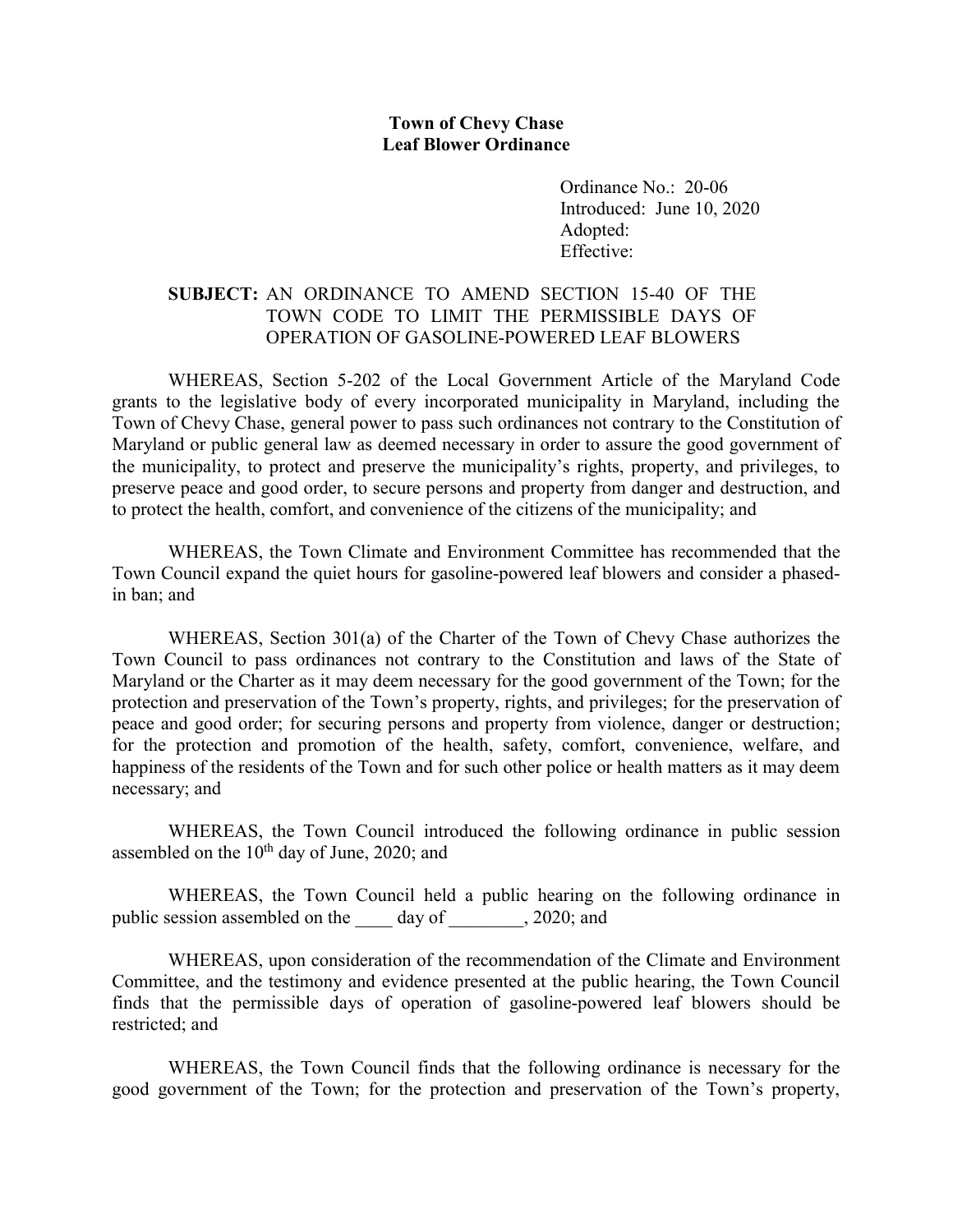rights, and privileges; for the preservation of peace and good order; for securing persons and property from violence, danger or destruction; and for the protection and promotion of the health, safety, comfort, convenience, welfare, and happiness of the residents of the Town.

NOW, THEREFORE, the Town Council of the Town of Chevy Chase does hereby adopt the following ordinance:

SECTION 1. BE IT ORDAINED AND ORDERED, this  $^{th}$  day of  $\qquad \qquad$ , 2020, by the Town Council of the Town of Chevy Chase, acting under and by virtue of the authority granted to it by the Maryland Code and the Town Charter, that the Town Code is amended to read as follows:

\* \* \*

## **Sec. 16-1 - Noise restrictions.**

The following provisions shall apply in the Town of Chevy Chase in addition to the provisions of chapter 31B of the Montgomery County Code:

(1) **Construction**. It shall be unlawful to engage in construction activities before 7:00 a.m. on weekdays or 9:00 a.m. on weekends and all federal holidays, and after 7:00 p.m. on all days. As used herein, "construction activities" means temporary activities directly associated with site preparation, assembly, erection, repair, alteration, renovation, construction, or demolition of improvements, or other similar activities including, but not limited to, moving heavy equipment, delivering materials, loading or unloading, operating equipment with audible "back-up" warning devices, and allowing engines to idle.

## (2) **Landscaping**.

- a. Gasoline-powered.
	- (i) It shall be unlawful to operate a gasoline-powered leaf blower **at any time on Sundays after September 1, 2020 and at any time on weekends and all federal holidays after January 1, 2021, provided, however, no citations shall be issued prior to January 1, 2022. On all other days, it shall be unlawful to use gasoline-powered leaf blowers** before 9:00 a.m. and after  $7:00$  p.m., on all days.
	- (ii) It shall be unlawful to operate other gasoline-powered landscaping equipment before 8:00 a.m. on weekdays, before 9:00 a.m. on weekends and all federal holidays, after 8:00 p.m. on weekdays, and after 7:00 p.m. on weekends and all federal holidays.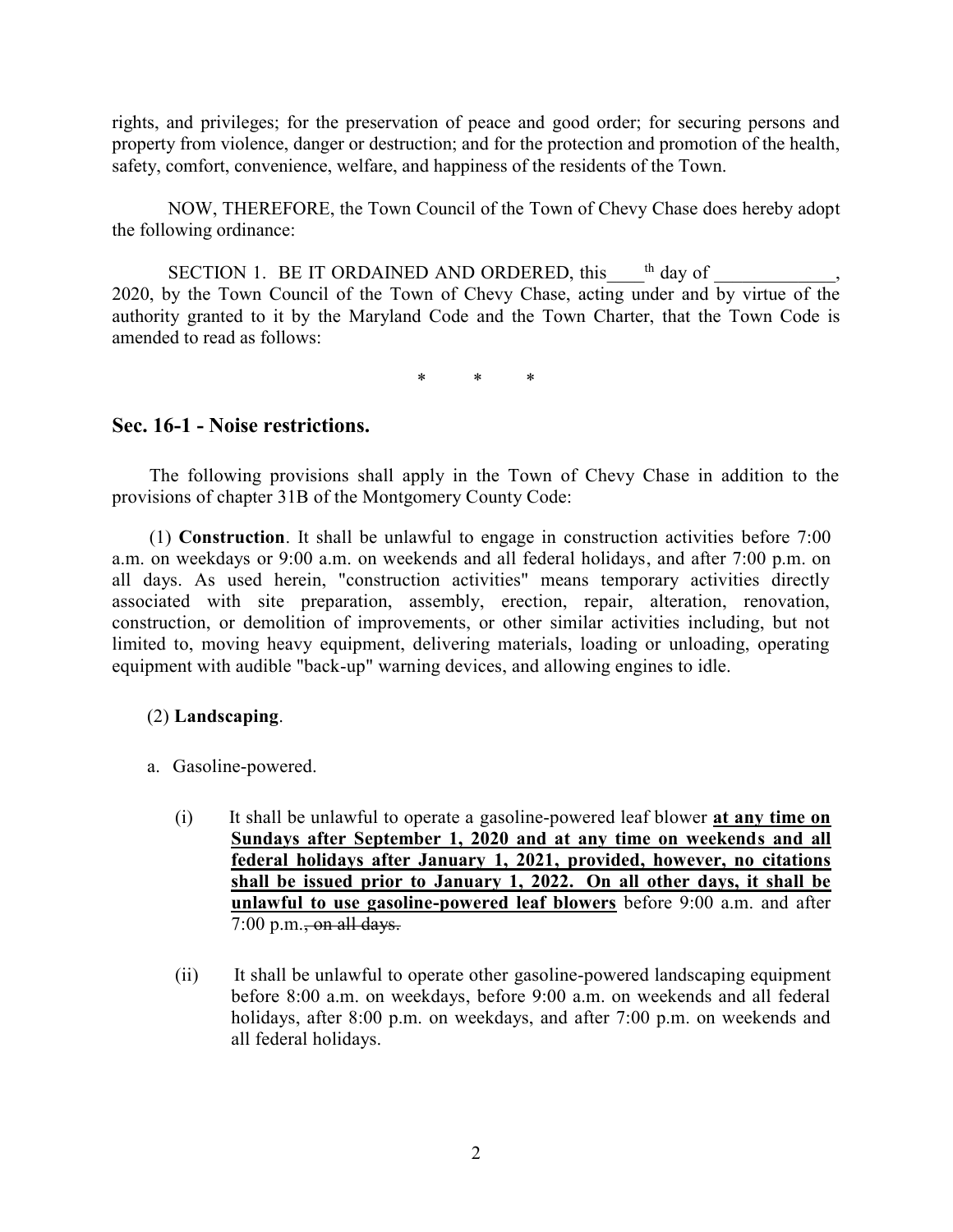- b. Electric or Battery-powered. It shall be unlawful to operate electric or batterypowered landscaping equipment before 8:00 a.m. on weekdays, before 9:00 a.m. on weekends and all federal holidays, and after 8:00 p.m. on all days.
- c. As used herein, "landscaping equipment" means motorized equipment such as a lawn mower, chainsaw, leaf blower, weed trimmer, or other similar equipment operated outdoors. "Landscaping equipment" does not include motor vehicles or fixtures such as air conditioners, heat pumps, back-up generators and similar equipment attached to a building.

(3) **Penalties**. Violation of any provision of this chapter shall be a municipal infraction. Any person or persons guilty of a municipal infraction shall be subject to a fine in the amount specified below:

a. First violation ..... \$200.00

b. Second violation ..... \$400.00

c. Third violation ..... \$1,000.00

d. Any person who violates this chapter or directs or allows another to commit an act that violates this chapter, the person's employer if the person acted in the course of his or her employment, and any property owner who allows a violation of this chapter on his or her property shall be guilty of a violation and shall be jointly and severally subject to the penalties provided in subsections a. through c. If a violation occurs, there shall be a rebuttable presumption that all owners of the property allowed the violation.

(4) **Enforcement.** An enforcement officer may issue a municipal infraction citation for any violation of this chapter if the enforcement officer:

a. Witnesses the violations; or

b. Receives written complaints from at least two (2) witnesses, who are not residents at the same address, of a noise disturbance. Complaints by two (2) witnesses are required to issue a citation under this paragraph but are not required to prove that a person violated this chapter. The complainants must be willing to testify in court, if required.

\* \* \*

SECTION 2. AND BE IT FURTHER ORDAINED AND ORDERED, by the Town Council of the Town of Chevy Chase, acting under and by virtue of the authority granted to it by the Maryland Code and the Town Charter that, that:

(1) To assist the public in understanding the permissible hours of operation for landscaping equipment, the following table may be published by the Town Manager: